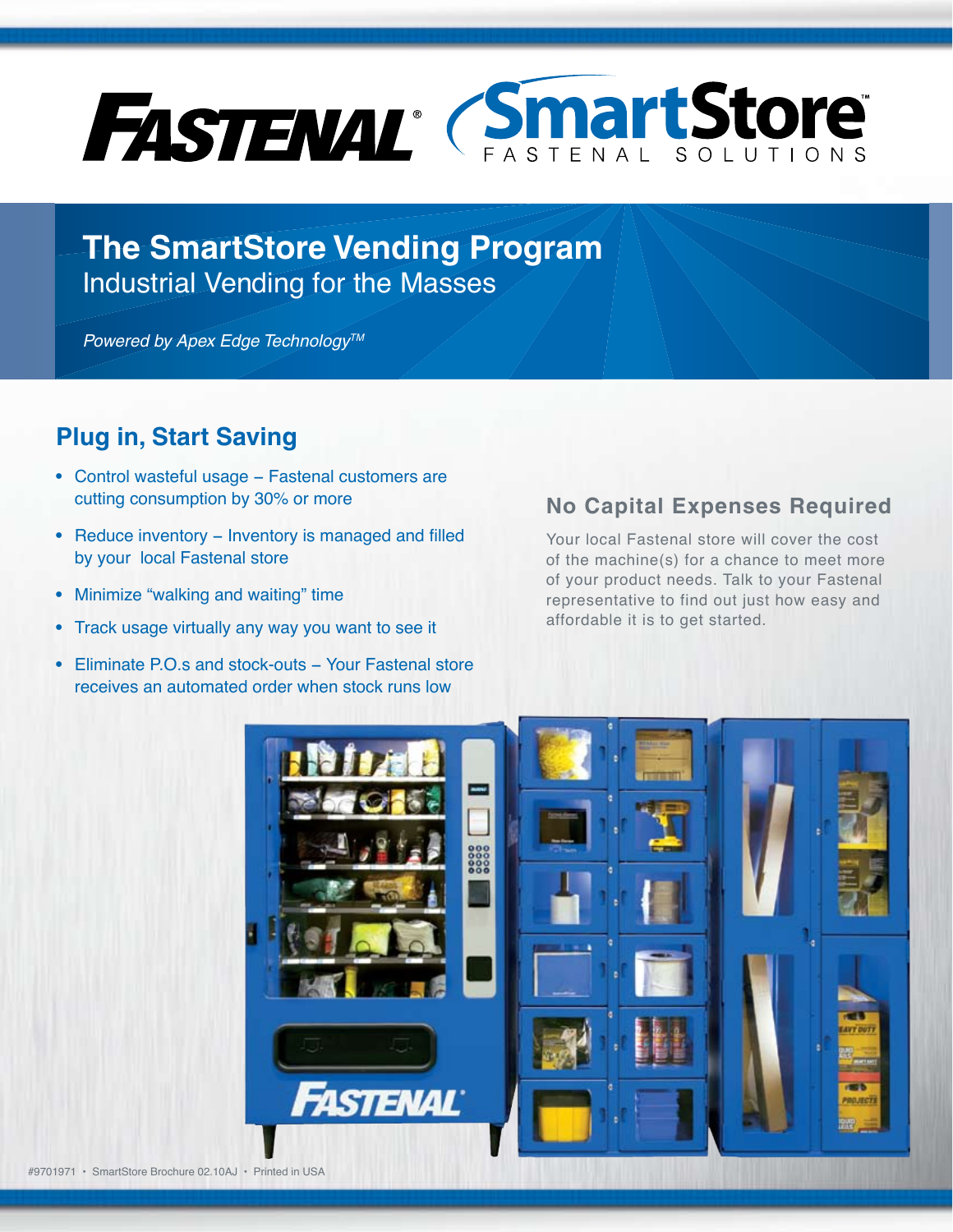## **A Lean Point-of-Use Solution Backed by Local Fastenal Service**

It's like having an on-site 24/7 Fastenal store – stocked with high-use items and located near the point of use.

- Your local Fastenal store provides inventory management services, eliminating excess inventory and stock-outs. You can further reduce inventory through our optional consignment program – pay only for what you vend\*
- Every transaction is automatically tracked and authorized, allowing you to *immediately* reduce consumption and spending

### **Easy to Install**

It's a true Internet appliance. Forget about complicated software and stressful implementations; all you need to get up and running are a 110V outlet and an open Internet connection. Requires minimal effort from your IT personnel.





## **Easy to Use**

The Fast 5000 SmartStore has been custom-built to provide Fastenal customers with easy, reliable vending in real-world industrial applications. You get the functionality you need without paying a premium for "bells and whistles" you'll never use. No hard drives to crash, no software to manage – just simple, trouble-free performance.

## **EXTREMELY Easy to Afford**

Give your local Fastenal store a chance to meet more of your product needs, and they'll cover the capital cost of the machine(s) as an investment in your business. **Your only program costs are a one-time shipping & installation charge and a low annual software hosting fee. The bottom line: You get a turn-key industrial vending solution for right around \$50 a month per machine.\*\***

Supported User Access:

- Keypad - Bar Code or Mag Stripe Cards - Prox Cards

Optional Tool Return Bin for Regrinds and **Recycling** 

Special Delivery Bay Design to Prevent Damage to Highly Sensitive or Fragile Items

# **The Fast 5000 SmartStore: The Next Generation in Industrial Vending Technology**

Bright Interior Lighting

Flexible Configurations, Easy to Reconfigure for Individual Items, Adjustable Shelf Height

Heavy-Duty Construction, Clear Front Standard

> Patent Verified-Vend<sup>™</sup> Technology, Senses and Confirms Each Vend Transaction



*\* Consignment program restricted to Net 5 payment terms*

*\*\* Billing is annual. Average monthly estimate includes shipping, installation, and software hosting. Additional shipping charges apply outside contiguous U.S.*

**Optional Accessories**

**One Bite™ VDM**

Provides single-item dispensing of cutting inserts, welding tips, and other small parts.



**Auto SmartStore Locker Set**

A secure point-ofuse solution for larger or multipleuse items. See back page for more information.

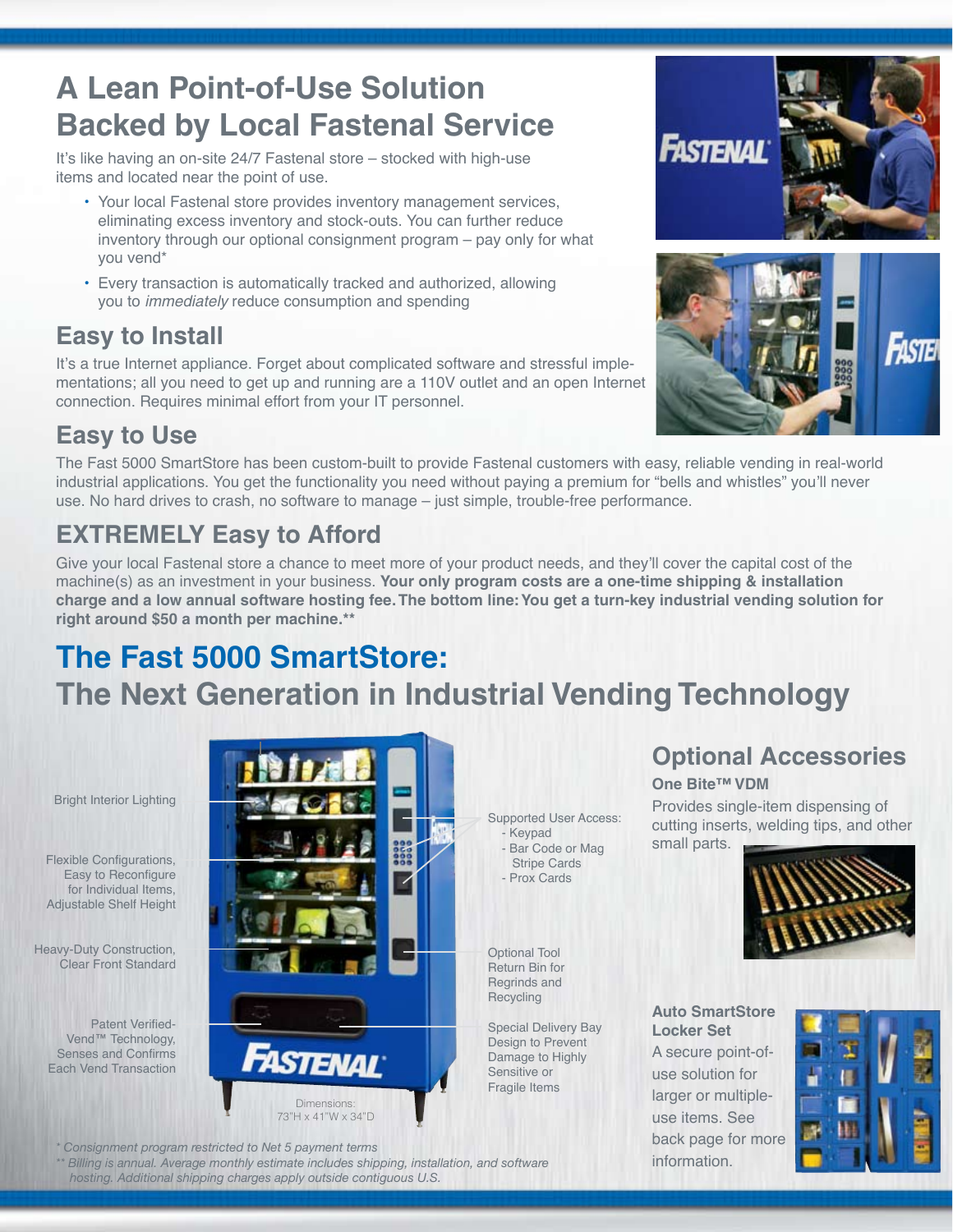#### **Real Fastenal Customers Are Seeing Real Savings**

Employees access product via key code or existing I.D. badge, enabling you to track and control each transaction. You can also set limits on who can vend what, and how much they can vend over time. As a result of this control and visibility, Fastenal customers are typically reducing consumption by 30% – and often much more. Read the case studies for yourself on the SmartStore page on **[fastenal.com](http://www.fastenal.com/web/services.ex;jsessionid=bd51f8e039859f772a177157456459d6f5c08d446bf5eb5e2cb5947b840f1c18.e34RbhmQbxiOai0MbO0?action=SmartStore)**.

#### **Know What You Need to Know About Every Transaction**

- View real-time inventory levels and usage data from any standard web browser
- Automated email alerts inform you of low stocking levels, changing usage patterns, and other critical situations
- User-defined tracking options let you know what you need to know about every transaction. Track usage by department, work group, project – virtually any way you want to view it

### **Eliminate P.O.s and Stock-Outs**

There are no P.O.s to cut. Your local Fastenal store receives an automated order when stock becomes low, eliminating downtime, paperwork, and costly rush orders.

**"Since installation, we have noticed our usage of products drop 50-60%. This is due to a better control on product plus the fact that we can monitor usage by employee and the costs involved."**

*- Glen Shipman, Purchasing Manager, Contracting Division, Dakota, Missouri Valley & Western Railroad*

**"We've cut inventory by at least 75%, and we've seen a huge drop in consumption, because people are accountable for what they're using."**

*- Ricardo Lopez, VP Operations, Lakeshore Technologies*

H

# **What Would You Like to Track, Manage, and Control?**

Your SmartStore(s) can be configured to dispense a vast range of Fastenal products. The low cost of the program makes vending cost-effective for common high-use items, and it's also an efficient way to control high-cost and critical supply usage. You can custom-configure your machine(s) from the ground up, or start with one of our preconfigured units (stocked with our most popular vended items) and swap out products to meet your needs.

MAAMIL EER

Fastenal

init and

m

H

⊟

a



**SAFETY/FIRST AID** 



**METAL FABRICATION** 

Fastenal **GENERAL CUTTING GENERAL MRO** 



**OFFICE SUPPLIES** 

View our preconfigured machine SKUs on the SmartStore page on **[fastenal.com](http://www.fastenal.com/web/services.ex;jsessionid=bd51f8e039859f772a177157456459d6f5c08d446bf5eb5e2cb5947b840f1c18.e34RbhmQbxiOai0MbO0?action=SmartStore)**

**1995 3 3 3 4** 

はいい

## **Popular Vended Items Include:**

- Eye, Hearing and Hand Protection
- Batteries
- Respirators
- Tape (Masking, Electrical, Teflon, etc.)
- Coated and Non-Woven Abrasives
- Drill Bits
- Taps
- Lubricants, Penetrants, and Corrosion **Inhibitors**
- Paints, Marking, and Accessories
- Thread Locking Chemicals
- Cable Ties and Accessories
- Knives, Razors, and Multi-Tools
- Tape Measures
- Coveralls
- Cutting and Metalworking Fluids
- Flashlights
- AND MUCH, MUCH MORE!